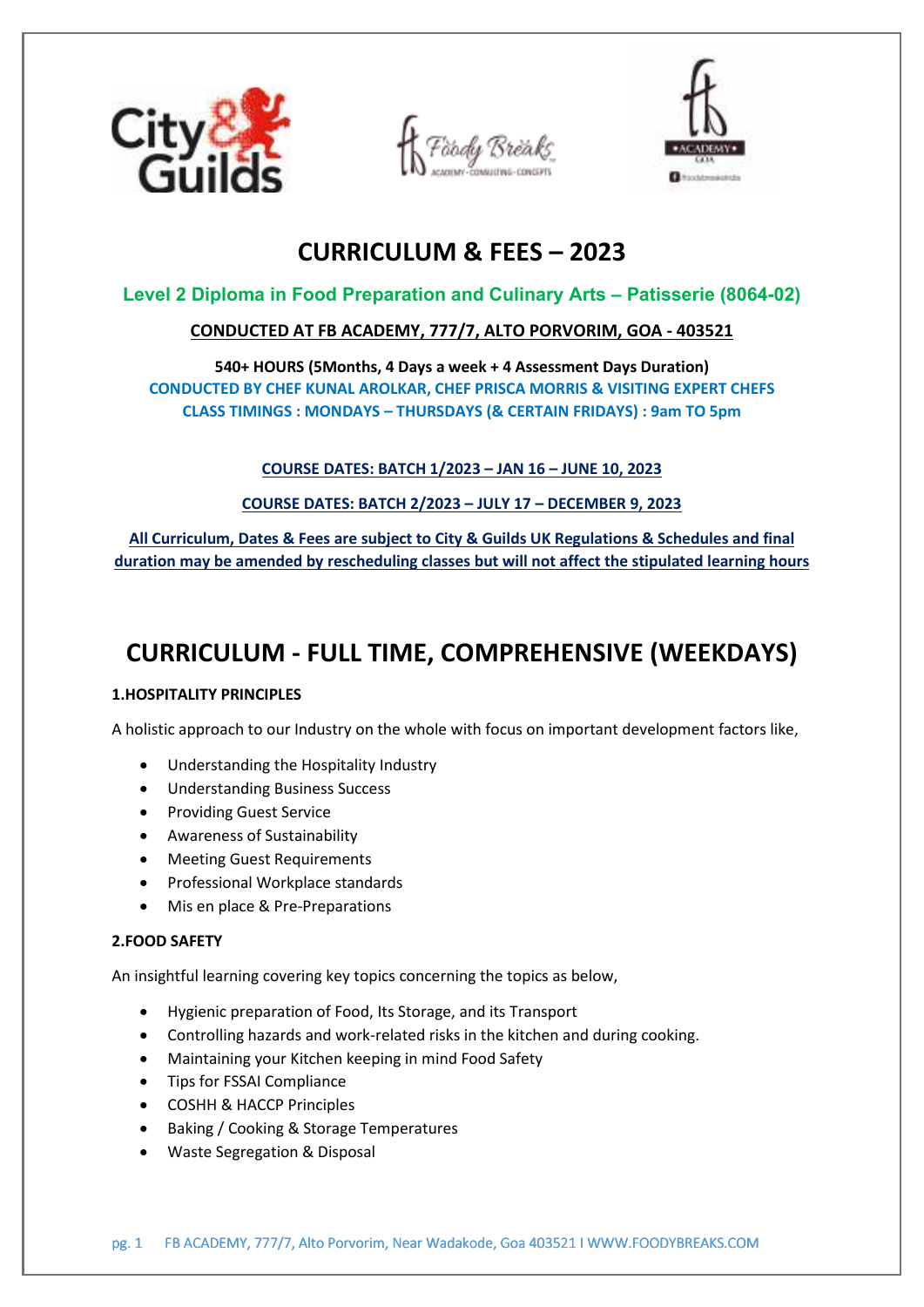



## **3.KITCHEN & MENU MANAGEMENT**

In this module, we will touch upon the vital operational management of a kitchen,

- Planning your Menu
- Costing & Pricing your Menu
- **•** Business Plan for a Pastry & Bakery Operation
- Staffing & Kitchen Action Plans
- Budgeting & Inventory management
- Patisserie Principles &A Glossary of French Kitchen terminology

## **4.BAKERY BUSINESS SETUP**

This is a vital module for those who would like to set up their own baking businesses, where we cover,

- Real-time requirements to plan your business (Location, Shop Area, etc)
- List of Licenses required for a Bakery Business Setup in India
- Planning your Kitchen Layout
- Store Staffing, Billing & Administration
- Understanding HR & Customer care

## **5.TRADITIONAL BAKERY & ARTISAN BREAD-MAKING**

A Comprehensive segment covering,

- Types of Flours, their origins and characteristic flavours and textures
- Types of Yeast and the science behind bread-making (Kneading, Prooving& Baking)
- Types of Dough :Fermented, Unfermented
- Traditional & Artisan Breads such as Wholegrain loaf, Sandwich loaves, Soft Dinner Rolls, Baguette, Foccacia, Challah, Ciabatta, Bloomers, Rye & Cornmeal breads

## **6.BREAKFAST BREADS & LAMINATED DOUGHS**

Understanding breads can ease one into learning more complex techniques of bread-making and laminating doughs, where we cover

- Enriched breads such as Chelsea buns, Hot cross buns, Belgian bread, Devonshire Split
- Breakfast breads such as Croissant, Danish Pastries, Savarin, Kugelhopf, Berliners & Doughnuts, Brioche and Panettone
- Puff Dough techniques
- Savouries like Sausage rolls, meat pies, pasties, vol-au-vents (bouchees) and fruit bandes (trenches)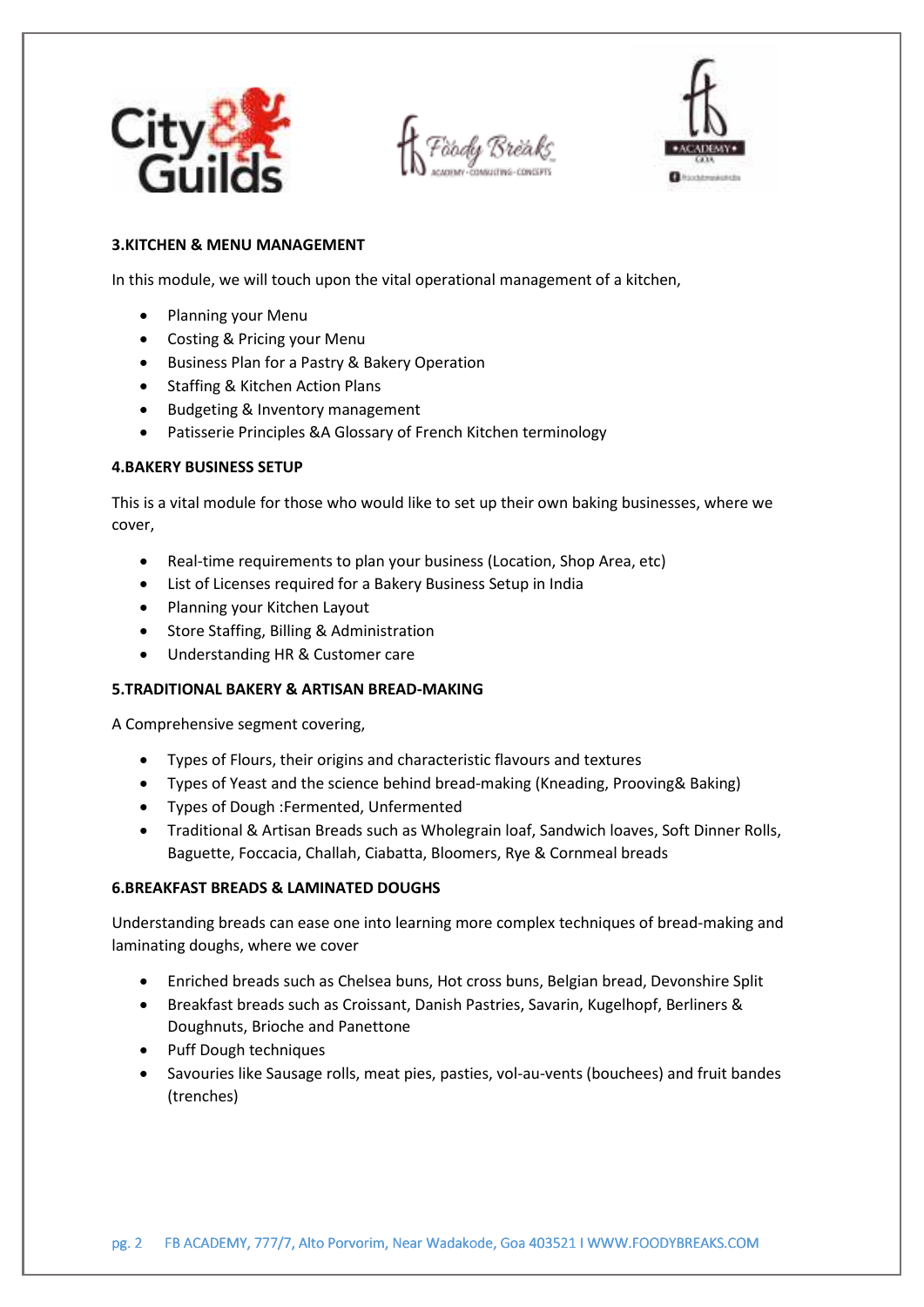



## **7.MUFFINS, TEACAKES & COOKIES**

A simple approach to learn not only a wide range of tea cakes and cookies, but also, to uncover the science behind common baking issues and the various techniques of baking. We will cover,

- Methods of Cake Techniques (Creaming, etc)
- Classic Teacakes and Simple Variations (Fruitcakes, Vanilla, Chocolate & Marbled)
- Chocolate & Fruit-flavoured Tea cakes (Mango Sesame, Banana, Carrot, etc)
- American Cookies (Langue de chat, Chocochip, Peanut butter, Oats and more)
- Indian Cookies (Lucknowi Nan Khatai, Shrewsbury, Mixedfruit cookies)
- Muffins &Cupcakes (Vanilla, Chocolate, Red velvet)
- Financiers, Friands, Brownie & Blondie
- Sable (Bretonne, a la Poche, etc) & Scones

## **8.HOT DESSERTS**

- Clafoutis, Apple Strudel & Pear Jalousie
- Classic Bread & Butter Pudding
- Crepes, Pancakes, Diplomat Pudding
- Hot Souffle Pudding (BakedSouffle)
- Choco Lava Pudding, Warm Toffee Pudding &more..

## **9.CLASSIC EUROPEAN & FRENCH HIGH TEA**

Advancing your skills to our Intermediate Segment on European classics& a French High Tea covering,

- Cold Set Custards
- Crème Caramel &Brulee
- Eclairs & Choux Buns
- Opera Gateaux
- Macaron
- **•** Palmiers
- Financiers
- Cheese-cakes

## **10.SHORTCRUST & PASTRY WONDERS**

Keeping your senses focused on Europe, we follow the learning with a Comprehensive segment covering Tarts and European Tortes such as,

- Phyllo (Filo) Dough Sheeting & Baklava
- Linzer Torte, Classic Crumble Pies & Flans, Custard & Classic Tarts
- Savoury Quiches & Flans
- Fruit Tarts & Frangipane Tarts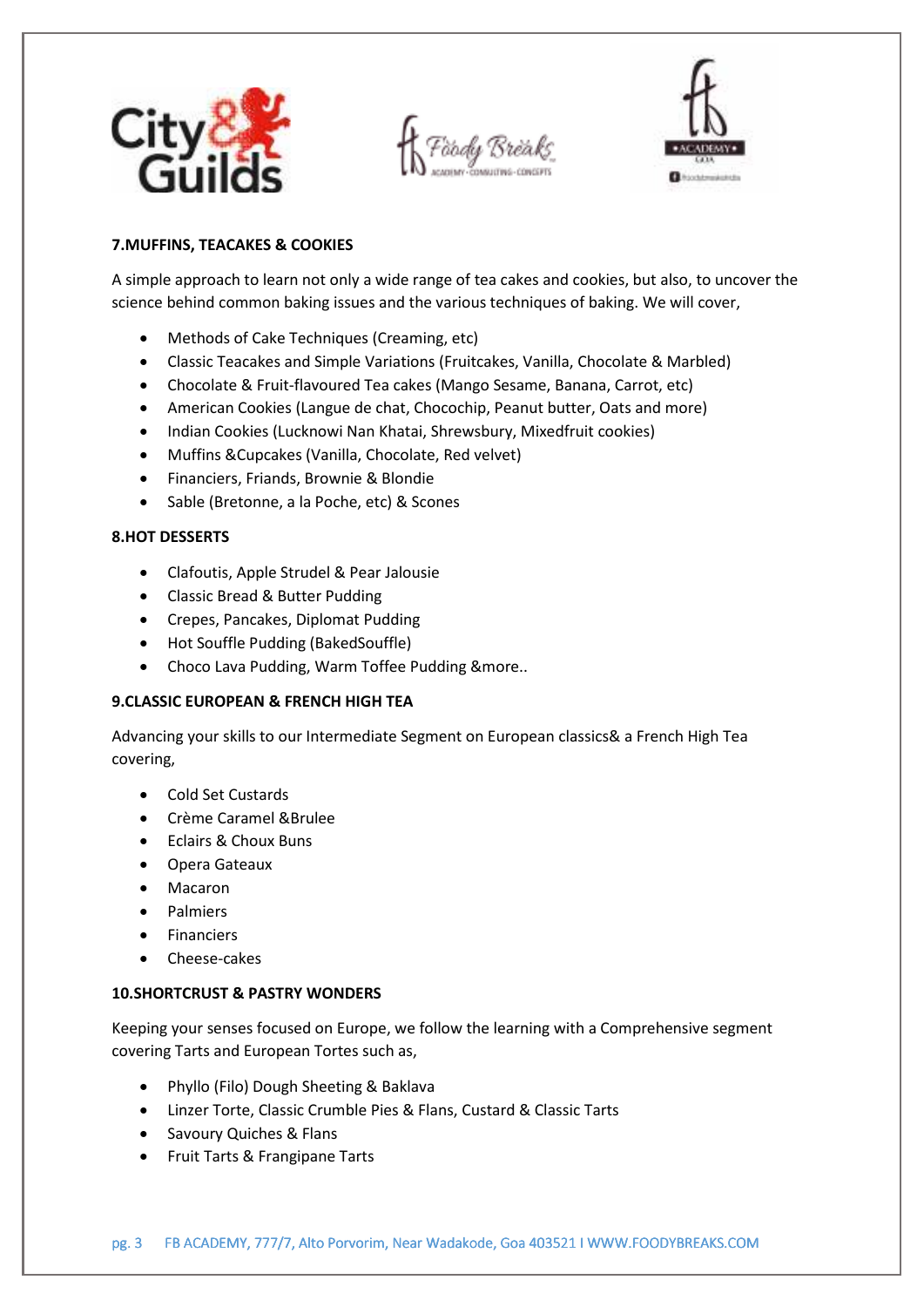



## **11.THE CAKES COMPREHENSIVE**

The Cakes Comprehensive is a segment covering all about Gateaux-making such as,

- Sponges :Genoise, Angels & Devils Cake, Madeira, Victoria & more
- Ganaches& Crème-fillings
- Cake-layering Technique and Cake-finishing with Whipped cream & Ganache
- Classic Gateaux (Choco, Fruit & Cream based gateaux and Tiramisu)
- Garnishes of Chocolate, Caramel, Fruits and Glazing Techniques
- Storing & Production Technique
- OREO BUTTERSCOTCH / FRASIER / PINEAPPLE / FRUIT FLORIDA / BLACK FOREST (with Vanille& Choco Genoese)
- COFFEE CREAM (with Coffee Genoese) / CLASSIC BUTTERCREAM (with Madeira)
- DUTCH TRUFFLE (with Choco Genoese) / DEVILS CHOCO CAKE (with devils choco cake)

#### **12.FROZEN DESSERTS 101**

The Frozen Desserts module is a favourite in India given our hot weather, where one can learn,

- Ice-cream & Sorbet
- Semi-freddo, Parfait and Bombes (Baked Alaska)
- Classic Frozen Desserts (Peach Melba, Poire Belle Helene, Cassata Cake)
- Meringue based Dessert (Snow eggs, Eton Mess)

#### **13.MODERN FRENCH PATISSERIE 1O1**

Modern French Patisserie is a segment that takes you right into the mind of a Michelin-starred Patissier's mind. This segment teaches one to compose desserts on the basis of core fundamentals of Taste, Texture, Flavour, Composition and will cover the Intermediate level of Patisserie such as,

- Meringue
- Dacquoise
- Biscuits
- Jaconde Almond Sponge
- Mousses& Cremes like Anglaise, Patissier, Chiboust, Bavarian & Chantilly
- Chocolate & Fruit Based Desserts
- Garnishes of Tuile, Chocolate, Isomalt and more
- Sauces of Chocolate, Caramel, Cream-based & Fruit
- Plating Techniques & Styling
- CHARLOTTES / L'OPERA / CHOCO ALHAMBRA & so on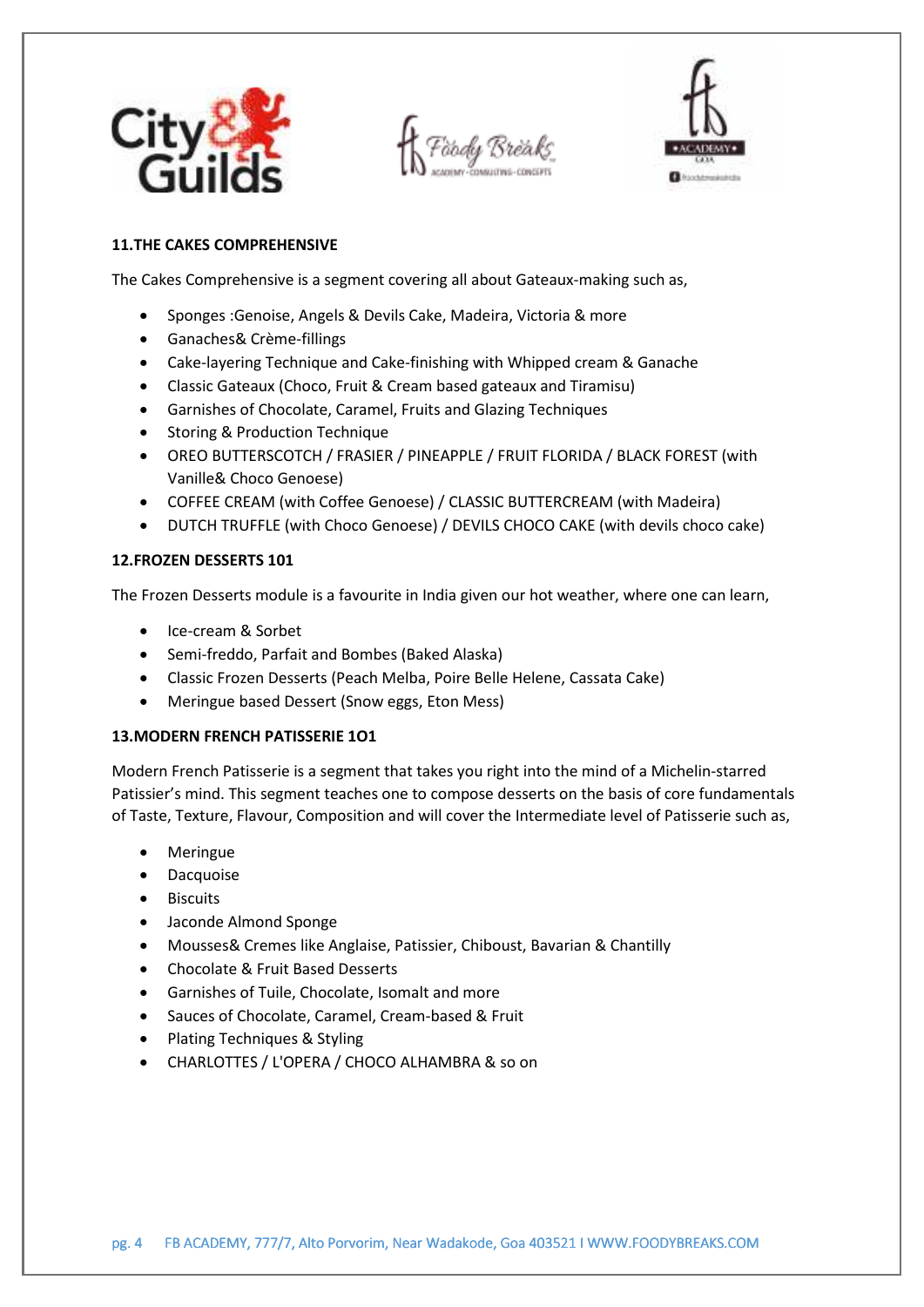





## **14.FRENCH ENTREMETS 1O1, INTERMEDIATE**

Keeping our students updated on the current trends in the world of patisserie demands attention to Modern Entremets where we will cover,

- Casting French Entremets with Flavour & Texture Infusions
- Glacing & Chocolate Spraying Techniques
- Storing & Serving Entremets with Modern Garnishes and Textures
- Isomalt garnishes

## **15.PETIT FOURS**

Often referred to as the most memorable part of a meal, the Petit Fours is a selection of bite-sized sweets, under which we will cover,

- Meringues
- Tender Caramels & Brittles
- Choux buns & Eclairs
- Macarons & More

## **16.WEDDING CAKE ACE, BASIC TO MID-INTERMEDIATE\***

Dedicating a module to this creative art of cake-making, is evidence to the fact that acing the Techniques of making fine Wedding Cakes requires focus on,

- Double-barrel cake-layering, sharp edges and tiered cakes
- Designer Decorative & Colouring Techniques using Fondant &Gumpaste
- Basic Flowers, Lace-work and Presentation

## **17.CHOCO PRALINES & CHOCOLATE ART, INTERMEDIATE\***

Chocolate is a skill that one can master with passion and dedication and this segment aims to get students started down that path,

- Ganaches, Caramel Tendre, Truffles, Nougatine, Brittle
- Techniques such as Tempering, Dipping, Hand-rolling, Mouding, Coloring and more
- Learning to design your own Mini Chocolate Showpiece using fundamentals such as Proportion, Colour, Design flow

## **18.EGGLESS BAKING, INTERMEDIATE\***

A Segment of Eggless Baking ideal for Entrepreneurs on how to notch up a full range of Pastry & Bakery products by personalising Premixes and Concentrates and through Substituting Egg in Cookie & certain Teacake Recipes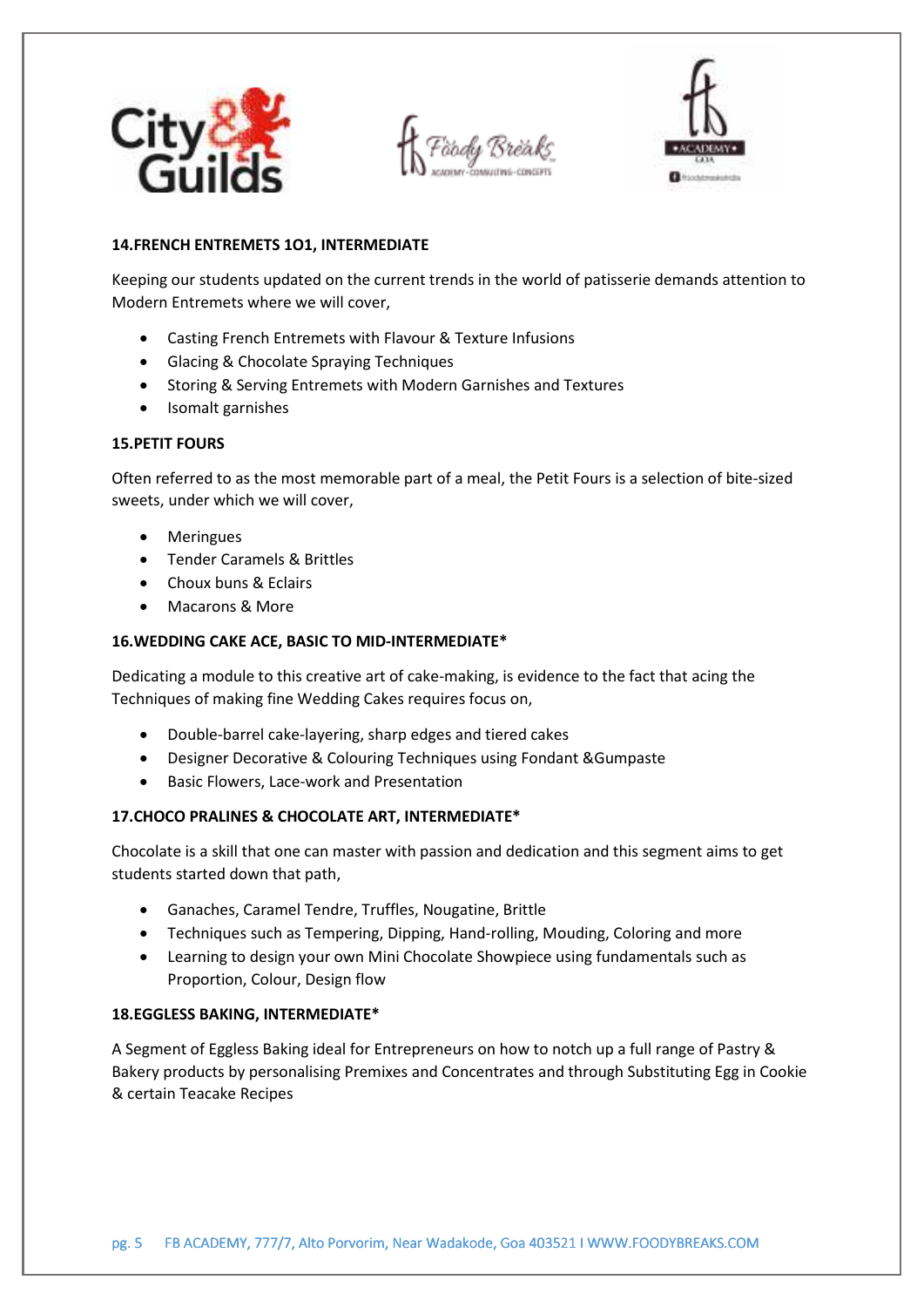



#### **19.INDUSTRY SENSITIZING**

On completion and post assessment, students can take up added practical exposure to understand the actual implementation of all that is taught in this course, through,

- Periodic Interaction with Industry Experts visiting us through-out the course
- A 2-month Bakery & Pastry Industrial Training in Hotels in Goa and pan India post completion (Optional for Students)

#### **20.SUBMISSIONS**

During the Course, Students / Learners are required to,

- **Maintain a 100% Attendance**
- **Maintain Updated Recipe Journals**
- **Complete Practical Tasks for All Theory Units & Submit them during the course**
- **Prepare by themselves a Portfolio Project on anyone topic related to Patisserie or your Own Bakery Project report** to be submitted for Evaluation at the time of the Practical Assessment.

#### **21.WRITTEN ASSESSMENTS**

Each Student / Learner must take a Multiple Choice Question based Assessment **using their own Laptops** and internet connections at the Academy centre, each student will be assessed on,

- 207 Food Safety
- 240 Hospitality Principles
- 242 Food Preparation and Culinary Arts Patisserie (Theory Test)

## **22.PRACTICAL ASSESSMENTS**

Every Student / Learner must undergo a Practical Assessment wherein they will be asked to make the bakery products they have learnt in the course, within a duration of 3 Hours (From Indent to Preparation to Presentation & Viva)

Upon successful completion of all these assessments, the **Level 2 Diploma in Food Preparation and Culinary Arts – Patisserie (8064-02)** will be awarded by City & Guilds, London (UK) along with a Digital Badge via email, no marksheets will be provided

## **23.PLACEMENTS & INTERNSHIPS**

FB ACADEMY GOA, Under City&Guilds UK guidelines **does Not Provide or Guarantee Placements** of any kind, to any of its students, under any of their Workshops or Programs. However, we **do** offer support to Diploma students looking to start an **Internship** in Pastry & Bakery, in Goa, but do not influence or govern any of the Internship conditions or accommodation for the same.

FB ACADEMY GOA **Cannot** Mediate or Influence the Nature of Internships or Placements (if provided) at any Third Party, in any way, as they are not within our limitation of influence.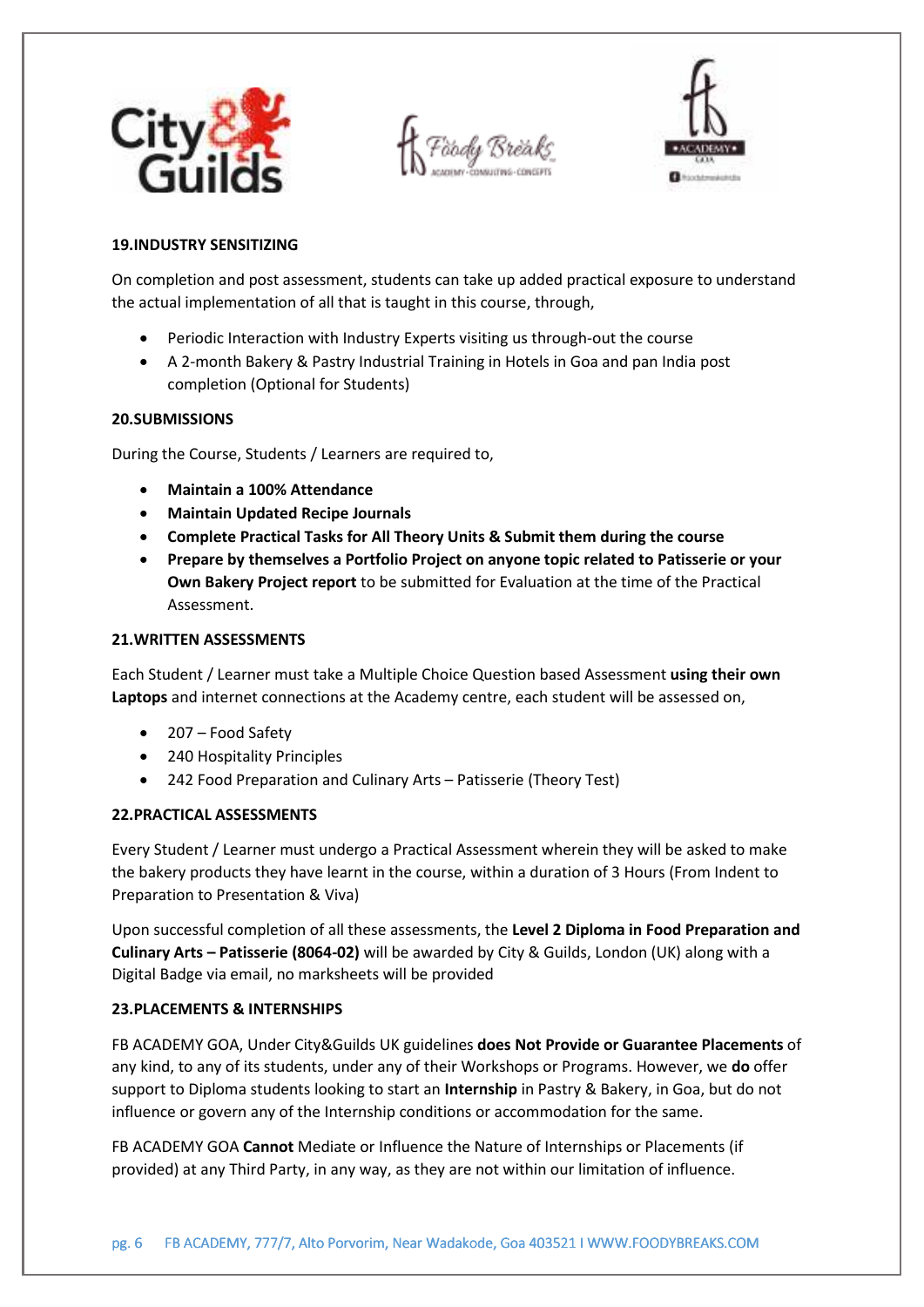





# **Admissions Open for Batch 1&2**

# **FEE STRUCTURE**

| <b>SNO</b>                          | <b>DESCRIPTION</b>                                | FEES (IN INR)       |
|-------------------------------------|---------------------------------------------------|---------------------|
|                                     |                                                   |                     |
| 1                                   | <b>Admission Fees</b>                             | Rs. 50,000.00       |
|                                     | (towards Admission & Assessment charges to City & |                     |
|                                     | Guilds)                                           |                     |
| $\mathcal{P}$                       | <b>Course Tuition Fees</b>                        | Rs. 2,30,000.00     |
|                                     | (towards Materials & Overheads for the Sessions)  |                     |
| 3                                   | <b>Administrative Fees</b>                        | Rs. 15,000.00       |
|                                     | (towards Administration& Miscellaneous Expenses)  |                     |
| <b>FEE TOTAL (RUPEES)</b>           |                                                   | Rs. 2,95,000.00     |
| 4                                   | GST @18% APPLICABLE ONLY ONCE THE NUMBER HAS      | <b>Rs. 53100.00</b> |
|                                     | <b>BEEN AWARDED</b>                               |                     |
| <b>GRAND TOTAL PAYABLE (RUPEES)</b> |                                                   | Rs. 3,48,100.00     |

**\* FEE STRUCTURE SUBJECT TO GST ONLY UPON AWARDING OF GST NUMBER** 

## **ADDITIONAL KIT & UNIFORM CHARGES, IN CASH AT THE ACADEMY – COMPLIMENTARY (EXCLUSIVE FOR JAN 2020 BATCH JOINEES)**

| <b>SNO</b>                                 | <b>PAYMENT DETAILS</b>                                                             | <b>AMOUNT PAYABLE (IN INR)</b> |
|--------------------------------------------|------------------------------------------------------------------------------------|--------------------------------|
| 1                                          | Charges towards 2 sets of Uniforms (Chef Cap, Chef Coat,<br>Chef Apron x 2 sets)   | Rs. 4000.00 (Included in Fees) |
| $\overline{2}$                             | Full Patisserie Tool Kit + Cloth Tool Kit bag<br>(Mandatory For C&G Students Only) | Rs. 5000.00 (Included in Fees) |
| <b>GRAND TOTAL - FREE FOR 2023 BATCHES</b> |                                                                                    | Rs. 9000.00 (Included in Fees) |

## **PAYMENT SLABS – Currently we are not levying GST, Hence the Fees will be Rs 2,75,000/-**

| <b>SNO</b> | <b>PAYMENT SLAB</b>                                                                                                                                                 | <b>AMOUNT PAYABLE (IN INR)</b>                              |
|------------|---------------------------------------------------------------------------------------------------------------------------------------------------------------------|-------------------------------------------------------------|
| 1          | <b>Advance Fees for Enrollment Booking</b>                                                                                                                          | Rs 73,750/-                                                 |
| 2          | Balance Fees on Day of Commencement (Or 3 More<br>Equal Monthly Installment Payments of Rs 68750/-<br>payable before 10 <sup>th</sup> of every subsequent month, if | Rs 2,21,250 (Or 3 monthly<br>installments of Rs 73750 each) |
|            | Learner is Goan & Has a Valid Local Govt ID)                                                                                                                        |                                                             |

## **NB : ALL DUES (IF ANY) NEED TO BE CLEARED 30 DAYS BEFORE FINAL ASSESSMENTS**

pg. 7 FB ACADEMY, 777/7, Alto Porvorim, Near Wadakode, Goa 403521 I WWW.FOODYBREAKS.COM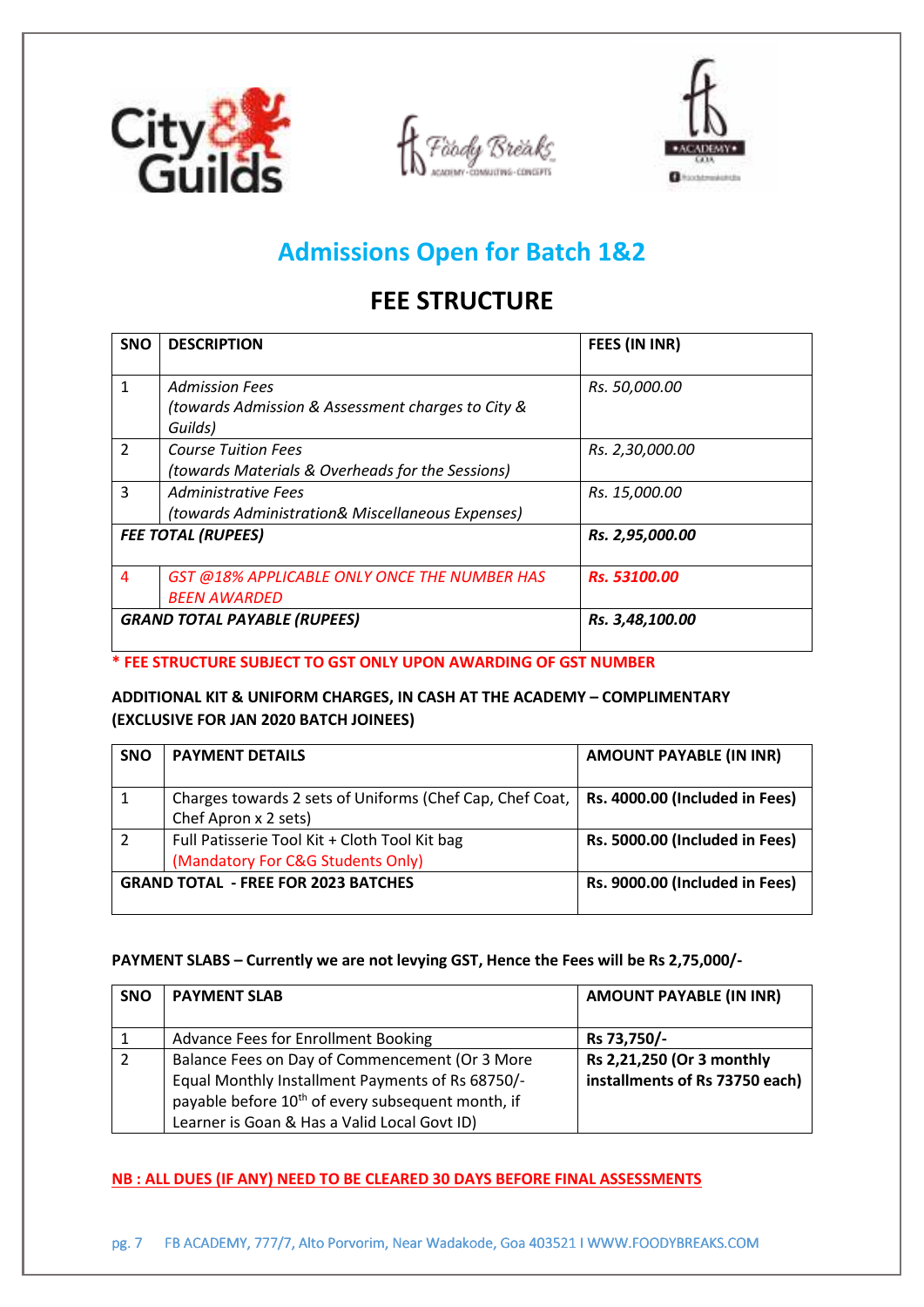



#### **FEE RULES**

- 1. All Learners to be at least 16years or above as on Assessment date
- 2. Fees are for a single person for a single batch of the City & Guilds Level 2 IVQ Diploma in Food Preparation and Cooking (Patisserie) Course Code – 8065-03 which is a Hands-On Course comprising Cleaning, Baking, Packing & Weighing & Economics of Baking
- 3. Advance Fees to be paid to confirm your Enrollment for the Batches at FB ACADEMY GOA
- 4. Fees once paid are non refundable & non transferable as per City & Guilds rules
- 5. If the batch gets annulled by the Academy or Board, Full Fees (Without any Interest) will be refunded to the students or can be carried, in whole or partly, to the next batch by students
- 6. Every Batch has a Limited Batch strength & Minimum Batch strength requirement is needed to commence the batch, admission is on first-cum-first-served basis only
- 7. All Payments to be done in INR in Cash or Electronic mode only, no forex payments accepted
- 8. During the Course, damages to property / equipment by student, if any, may be levied over and above the fees to cover replacement / repairs
- 9. The Fee Structure does not Include any Lunch, Local Accommodation & Transport Costs (WE CAN SURELY ASSIST STUDENTS IN FINDING ACCOMMODATION / TIFFIN SERVICE)
- 10. The Management reserves the Right to Admission for the Courses
- 11. Incase student is found to be indulging in any criminal offence while at the Academy, if directed by Local Authorities, they may be removed without any refund
- 12. Students Absent / Failing the assessments can re-appear in next assessment date only against 30% Fee Payment of the Full Course Fees
- 13. The Students are asked to carry home what they bake for their parents to monitor their progress, grievances if any should be addressed to us during the tenure of the course, FB Academy will not entertain any issues regarding a batch after the batch is completed.
- 14. All students are advised to maintain a 100% Attendance, the course being only a short duration practical training course, portion which is missed will not be repeated
- 15. We help students get Internships but do not govern / influence the internship conditions
- 16. We do not offer Placements (Or Work Opportunities) in India or Abroad as part of this program and clarify that this course is purely a vocational training program and neither does this course guarantee any visa / work permit abroad
- 17. If students should lose their original diploma, they can re-apply for a duplicate copy of their Diploma against a Re-issue Fee payment of Rs 6000/-
- 18. All Claims and Requests for Internships, for graduating students or alumni, should be submitted no later than 24 months after completion of course, failing which the Academy may not be able to help
- 19. Kindly ensure you carry your own mask, water bottle, laundered uniform and buy a comfortable pair of non-slip shoes (no sandals, no heels) and 2 pairs of black pants / jeans